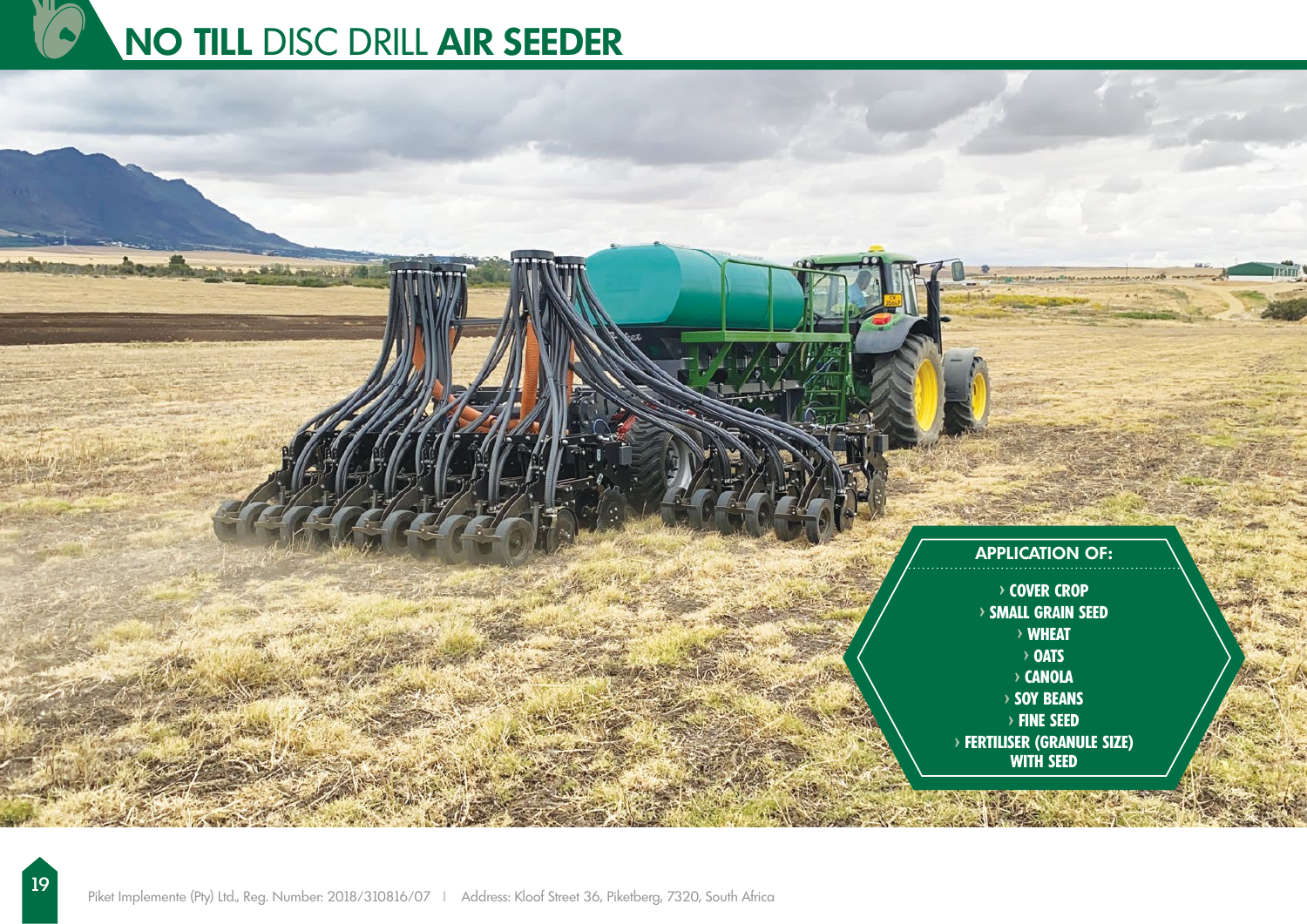# **NO TILL** DISC DRILL **AIR SEEDER**



# **INTRODUCTION:**

The **PIKET DISC DRILL AIR SEEDER** is intended for the planting of cover crop, small grain seed & fine seed on prepared or no till lands.

# **APPLICATION:**

The demand for this planter comes mainly from the commercial farm where a general wide frame planter with fold-up capability is needed to plant a variety of seed. One of the main advantages of this planter is it's compact transport width & stability on the road. It is the ideal all-round planter for wheat, oats, canola, soy beans, etc.

The planter can be supplied in different configurations to accommodate different soil types & farming systems. Options are available for planting in very sandy soils as well as on no till fields with a lot of mulch. The planter can further be fitted with different combinations of fertiliser bins to accommodate the farmer's needs.

#### **CHARACTERISTICS:**

- No Till / Conventional
- Ideal for sandy soils
- Easy transport between fields
- High planting speed
- Bins not pressurized
- Accurate seed placement

# **ADVANTAGES:**

- Robust & strong
- Spare parts generally available
- 

| TECHNICAL DATA:                                            | 24-ROW (10")                         | 30-ROW (7")         |
|------------------------------------------------------------|--------------------------------------|---------------------|
| <b>CODE</b>                                                | <b>NDH-2410-TA</b>                   | <b>NDH-3007-TA</b>  |
| <b>PLANTING WIDTH (m)</b>                                  | 6.096                                | 5.34                |
| <b>ROW SPACING (mm)</b>                                    | 254                                  | 178                 |
| <b>WHEELS</b>                                              | 400 x 22.5 (x2)                      |                     |
| <b>MIN. TRACTOR POWER</b><br><b>REQUIRED (Hp)</b>          | 100                                  | 120                 |
| <b>FERTILISER BIN (LITER)</b>                              | 1100                                 |                     |
| <b>SEED BIN (LITER)</b>                                    | 1100                                 |                     |
| <b>FINE SEED BIN (LITER)</b>                               | 1100                                 |                     |
| <b>TRANSPORT DIMENSIONS</b><br>$(L \times W \times H)$ (m) | 8.960 X 3.1 X 2.840                  | 8.960 X 3.1 X 2.650 |
| <b>PLANTING UNITS</b>                                      | 12 units                             | 15 units            |
| <b>SOIL OPENER</b>                                         | 385 mm Double Disc                   |                     |
| <b>DEPTH CONTROL</b>                                       | <b>Press wheel</b>                   |                     |
| <b>CUTTING COULTER</b>                                     | 457 mm turbo / notched / flat        |                     |
| <b>DOWN FORCE</b>                                          | Hydraulic cylinder, adjustable force |                     |



**PLANTING POSITION**



**EXCELLENT GERMINATION RESULTS** Piket Implemente (Pty) Ltd., Reg. Number: 2018/310816/07 | Address: Kloof Street 36, Piketberg, 7320, South Africa

Large wheels reduce soil compaction **FOLD UP CAPABILITY ALLOWS FOR COMPACT TRANSPORT WIDTH & STABILITY ON THE ROAD** <u>| 20</u>